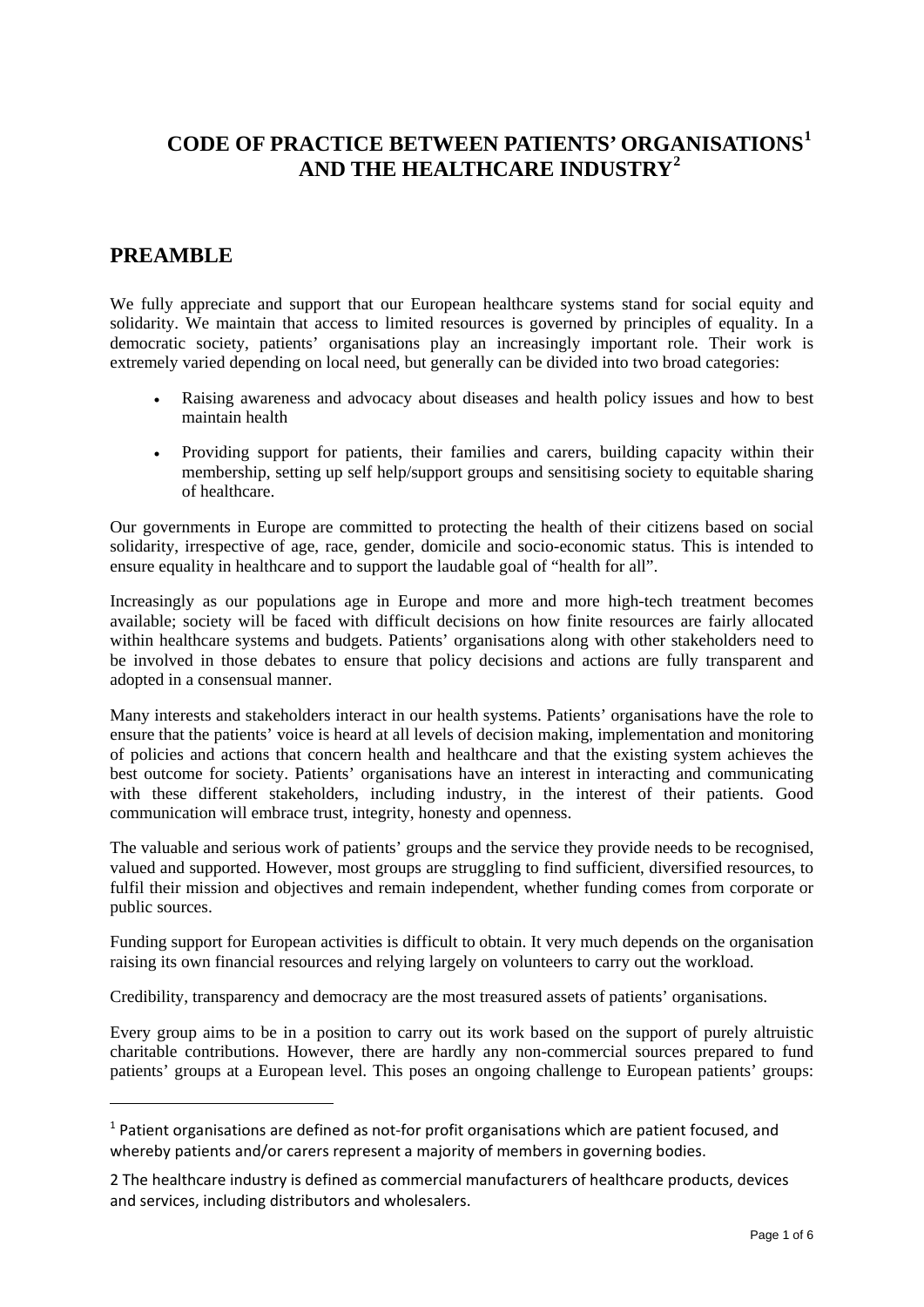the need to develop a strategy which will balance corporate funding with a maximum from other sources.

We owe it to our members and patients across Europe, who have placed their trust in us, to act in a fully democratic, independent and transparent manner, according to the highest standards of good governance. We derive our legitimacy from our membership, our statutes and our democratically elected boards, many of whom are patients, carers or survivors who volunteer their time and expertise.

Patients' organisations are keen to work in a constructive manner together with all stakeholders to ensure that the credibility of patients' groups is safeguarded.

For this reason, patient organisations (see list below) have developed the following transparent and robust Code of Good Practice to guide the relations between patient organisations and the industry (including their representatives and consultants). We encourage all patient organisations to adopt this Code when engaging in a dialogue, working partnership, joint initiative, and/or when accepting support from any funding source. We expect all signatories to adhere to this Code which may be revised over time as circumstances demand. This Code does not intend to cover every possible funding opportunity or relationship, but rather to define a set of basic principles and recommendations.

# **1. RECOMMENDATIONS**

We invite patient organisations to adhere to the following recommendations and develop their own Code of Practice along these guiding principles:

## *1.1 Funding of patient organisation activities*

A patient organisation should only accept funds for activities that are consistent with its mission and objectives. Patients organisations that receive funding from any source, including industry or governmental bodies, should at all times remain open, honest and transparent concerning the amounts and sources of such funding. Public documents of patient organisations, e.g. annual reports and websites, should clearly illustrate such information and be fully accessible. For transparency sake, funders should also receive public acknowledgement for their support. Acknowledgement should be attributed to the funding person or organisation itself, but not to a specific product or project. In line with the EMEA criteria<sup>[3](#page-1-0)</sup>, organisations should indicate the percentage of the overall income that each funder (individual person, government organisations, industry, etc) represents.

## *1.2 Core funding*

Funds for core activities should always be received on an unconditional basis. To avoid undue reliance on any particular company, such funds should be balanced and diversified as much as possible to avoid conflicts of interest and guarantee independence.

#### *1.3 Project funding*

Funds or sponsorships for projects can only be accepted without any conditions imposed on the design and conduct of the project, guaranteeing full independence of the patient organisation. Any ensuing publication will be the property of the patient organisation(s) and findings may not be used or quoted by the funder without the explicit permission of the patient organisation(s) involved. No information in relation to the project should ever be used to promote the use of any specific product or business of the funder.

<span id="page-1-0"></span><sup>3</sup> http://www.emea.europa.eu/pdfs/human/pcwp/1461004en.pdf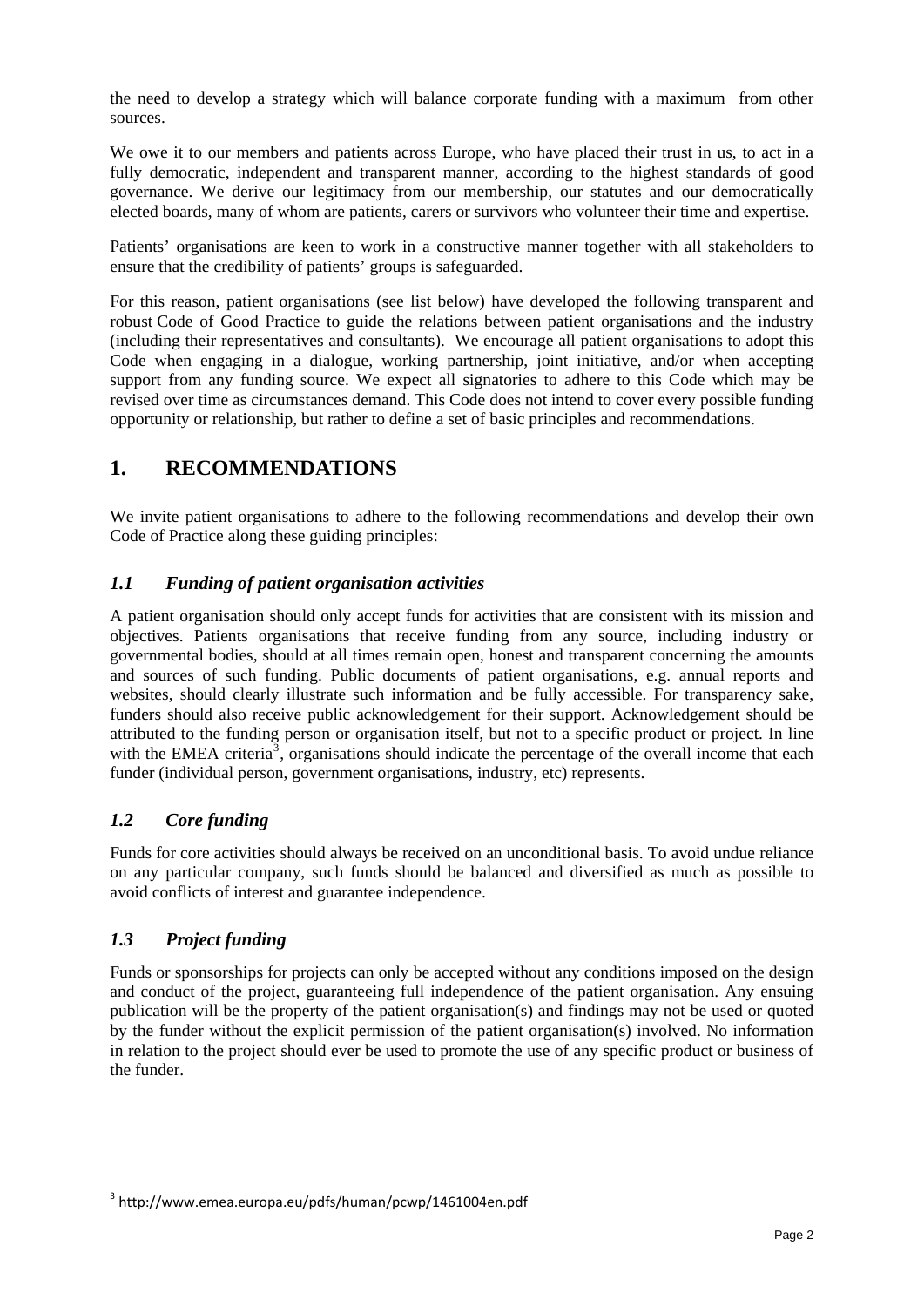## *1.4 Funding of patient organisation events*

Patients' organisations may accept funds, sponsorship or assistance in kind for their own specific events. Funding should ideally come from more than one source, though it is recognised that this will not always be possible.

Sponsors should not exercise any control over the programme content or choice of speakers at patient organisations' events.

## *1.5 Funding of communication activities*

Patient organisations should mention the names of the sponsors supporting their website or electronic materials. Sponsor logo size and the space dedicated to the mention of the company on the website should be modest in size to avoid being perceived as an advertisement. If logos need to be displayed, their size should be restricted and fully implement national/European legislation<sup>[4](#page-2-0)</sup> into consideration.

#### *1.6 Involvement with industry sourced websites, publications or leaflets.*

Patient organisations should not be funded for activities aimed at promoting the use<sup>[5](#page-2-1)</sup> of any specific product and/or service. They may contribute to the production of material that relates to the management of a specific condition but should make all best efforts to ensure that no specific product or other treatment can be perceived to be recommended by the patient organisation.

# **2. PATIENTS ORGANISATIONS' INVOLVEMENT IN ACTIVITIES OF THE INDUSTRY OR OTHER FUNDERS**

Regarding activities relating to a healthcare product, device or service, marketed or distributed by the healthcare industry /or still under development, the following measures are highly recommended:

#### *2.1 Promotional activities related to approved prescription medicines*

All promotional activities related to approved Rx (prescription) medicines are not permitted within the current EU legislation and respective industry codes of ethics. Patient organisations must ensure that none of their activities can possibly be associated with promotional activities. Genuine interaction/cooperation (e.g. satellite symposiums) is encouraged, provided this is in no way promotional. Patient organisations should be mindful of potential conflicts and unintended consequences and ensure that they strictly adhere to their own independent patient-centred agenda.

Patient organisations should develop a list of the types of activities that can be considered promotional and therefore might cause a conflict of interest and be against the law. The list should include the following:

- Disseminating unbalanced, non-validated or partial information about a product/service which is produced, marketed or provided by a company, whether it funds your organisation or not.
- Being quoted in the company's corporate communication in favour of, or against a product.
- Participating as speaker/ participant in a company event for the launch of a pharmaceutical product (see below [§2.4](#page-3-0)).

<span id="page-2-0"></span><sup>4</sup> European Advertising Directive, http://ec.europa.eu/consumers/cons\_int/safe\_shop/mis\_adv/index\_en.htm

<span id="page-2-1"></span> $5$  Any use, including compassionate use of the product, not formally marketed.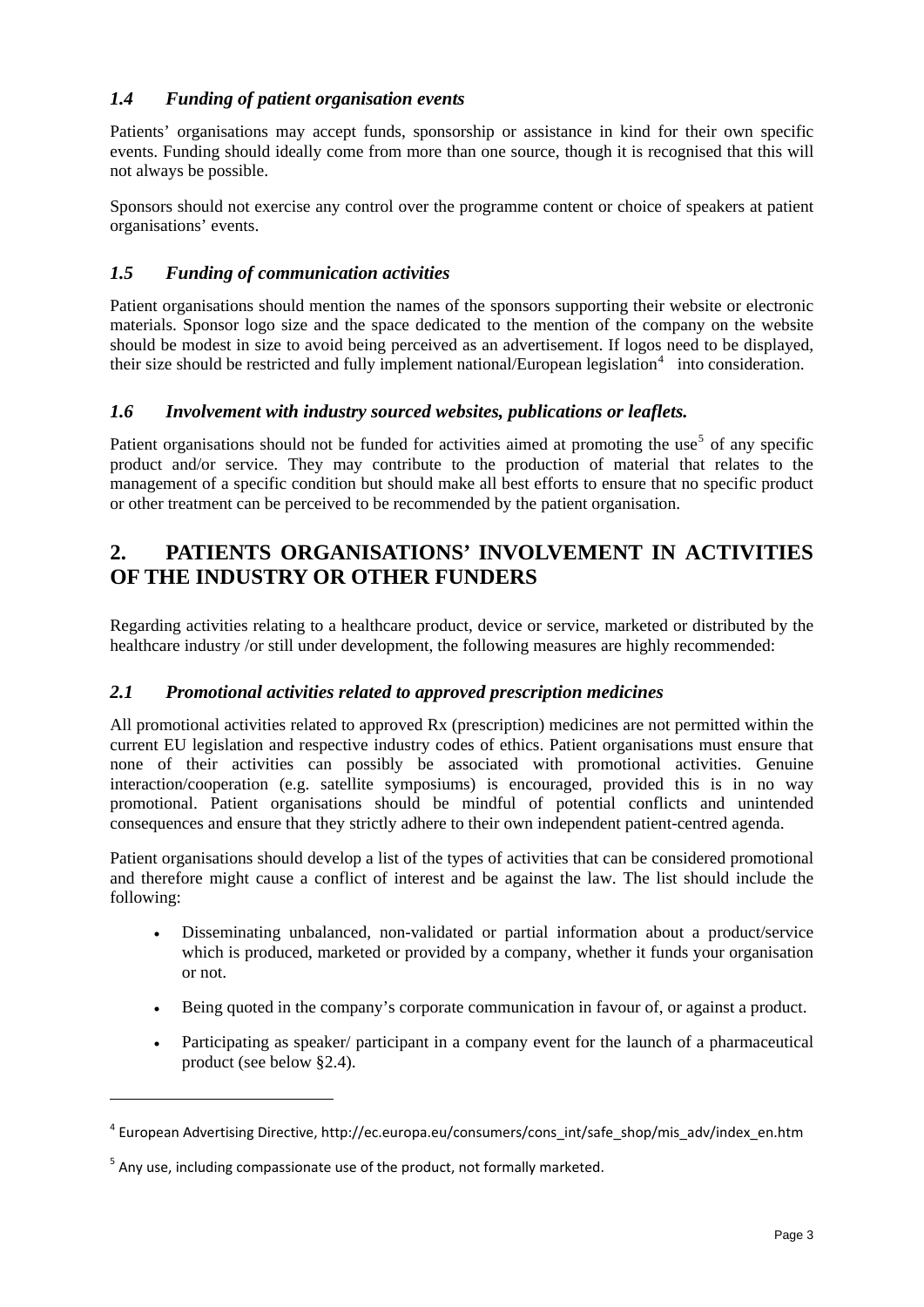- Participating in an ad hoc meeting sponsored by a single company to inform patients on their products. (See below §[2.4\)](#page-3-0).
- Agreeing that a company displays/disseminates a patient organisation's own materials on the company's exhibition stand at any commercial or trade exhibition or scientific conference.
- Appearing in promotional materials for a certain product of the company (eg. booklets about a specific medicine) or to testify as a "consumer" of that medicine. Contact information to patient organisations can be included in a separate section.

Patient organisations should develop a full list of the types of activities that could be considered promotional under their national legislation.

#### *2.2 Industry press releases*

- Patient organisations and their representatives must be vigilant and refuse to be quoted in industry press releases that relate to a marketed product or a product under development.
- If a patient organisation feels the need to communicate to the media about a product, it should issue its own press release which is clearly independent of industry.
- If a company quotes a patient organisation's opinion or refers to the organisation's own communication materials (magazines, publications, web site etc.) without the organisation's written permission, it is important to object to the company by registered letter with a copy to the company's national industry association<sup>[6](#page-3-1)</sup>.

## *2.3 Training organised by industry or a group of companies*

If commercial sponsors offer to provide patient organisations with training and capacity building programmes, either about general themes such as "Diseases and the Media", "Management of a NGO", or on more product related themes such as "Drug Regulatory Process", "Cost/effectiveness studies for pricing and reimbursement", or "How to lobby", patient organisations must be aware that not all themes are neutral. Some programmes may influence the patient organisation's or its representatives' way of thinking. The following check points can help to decide whether to participate in such training programmes:

- The programme is sponsored by several companies, instead of a single one.
- Patient organisations/representatives have been involved in the preparatory phase of the training programme.

At all times it is preferable to find an equivalent programme run by other NGOs or academic institutions and ask the company to sponsor the patient organisation's participation.

#### <span id="page-3-0"></span>*2.4 Participation in conferences or seminars held by industry*

- If a patient organisation/representative participates in an industry launch/promotion of a product, no photo must be taken or released without prior authorisation from the person/s involved. For clarity and to avoid future complications, it is recommended to make arrangements in writing before the event.
- If a patient organisation/representative participates in an ad hoc meeting sponsored by a single company to inform patients about their products, the former should insist that multiple sources of information from independent third parties are involved to ensure that

<span id="page-3-1"></span><sup>6</sup> http://www.efpia.eu/Content/Default.asp?PageID=559&DocID=3484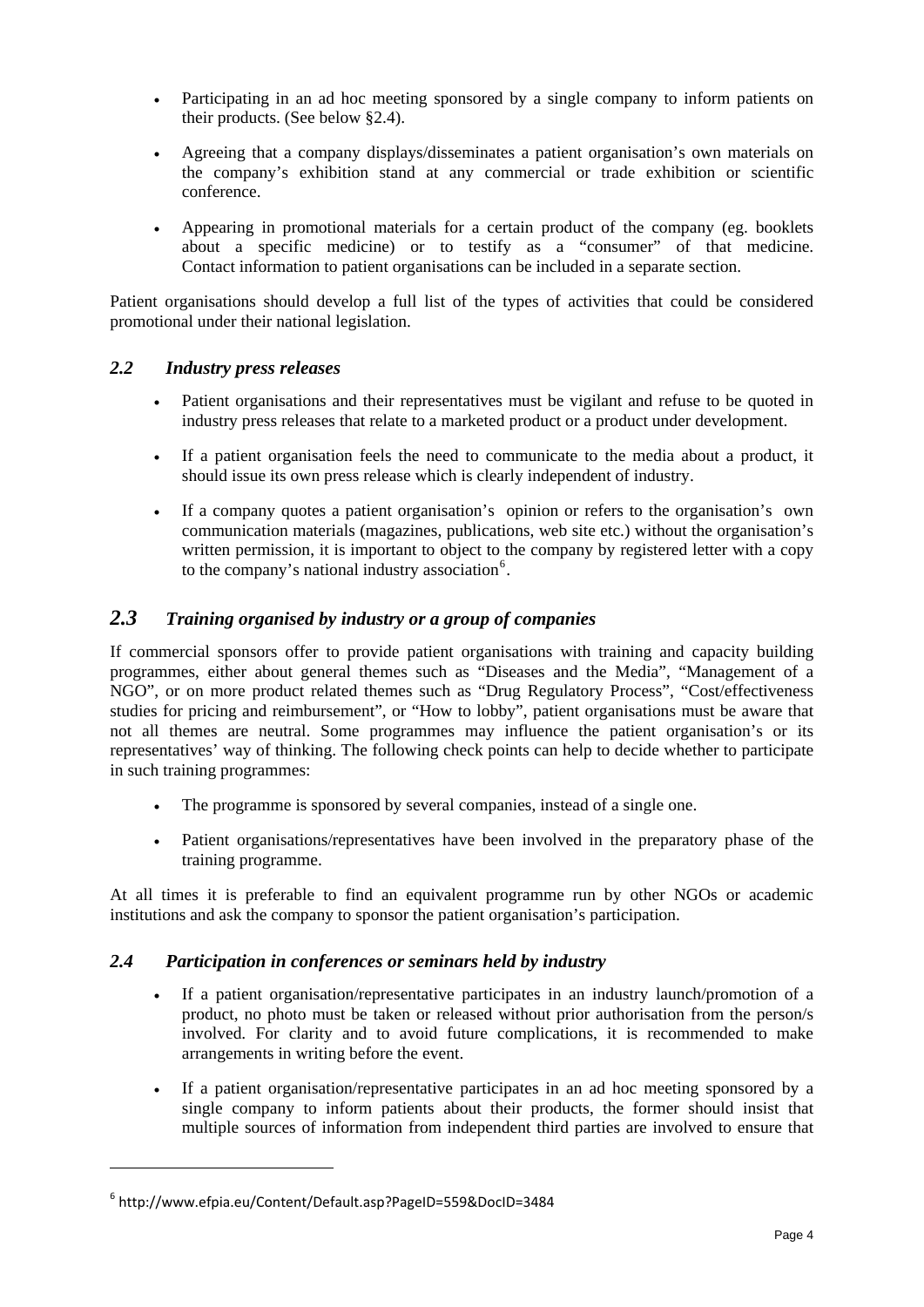the information is more balanced. Information meetings without independent experts present could be considered as an infringement of the Pharmaceutical Advertising Directive<sup>7</sup>.

### *2.5 Guidance for individual compensation*

There are several situations where industry may propose honoraria to a patient organisation's volunteers or staff members:

- Participation in a meeting or conference organised by the company itself.
- Participation in a meeting or conference organised by a third party.
- Reviewing industry materials, leaflets, protocols etc.
- Consultancy on industry policy, advisory committees etc.

This is current practice for health care professionals. Patient organisations should be considered on an equal basis, and therefore can also receive honoraria for similar circumstances. Patient organisations' internal policies and agreements should be fully transparent.

### *2.6 Involvement in industry-source web sites or other material (DVDs, printed material, etc)*

Patient organisations should refrain from contributing to industry web sites.<sup>[8](#page-4-0)</sup>

## *2.7 Disease awareness campaigns by industry*

Disease awareness campaigns can be considered as an indirect form of advertising in some EU countries and therefore against the legislation. Although such campaigns may benefit some patients or the general public, it is unwise of patient organisations to be associated unless the campaign has the backing of the public health authority.

Patient organisations must ensure that any such campaign is not only an industry initiative, but responds to a well characterised public health need, that is agreed and supported by the national and/or European public health authorities.

## *2.7.1 Disease awareness campaigns by patient organisations*

When conducting their own disease awareness campaigns, patient organisations must ensure that any information regarding a commercial product mentioned by them must be based on the Summary of Product Characteristics (SmPC) or another commercially independent and validated source. This information can be made available by the patient organisation, provided the following conditions are observed:

- Clear statement of how the information was arrived at
- Mention of the validated source of information
- Mention of health professionals / independent experts who have been consulted

<sup>7</sup> Link to Pharmaceutical Advertising Directive

<span id="page-4-0"></span><sup>&</sup>lt;sup>8</sup> However, any health-related information that a patient organisation provides on its own website or in its printed materials should be free from any commercial advertising. This should also be stated in the information. The accuracy of the information should be checked by an advisory board that is independent from the commercial interests of the company.